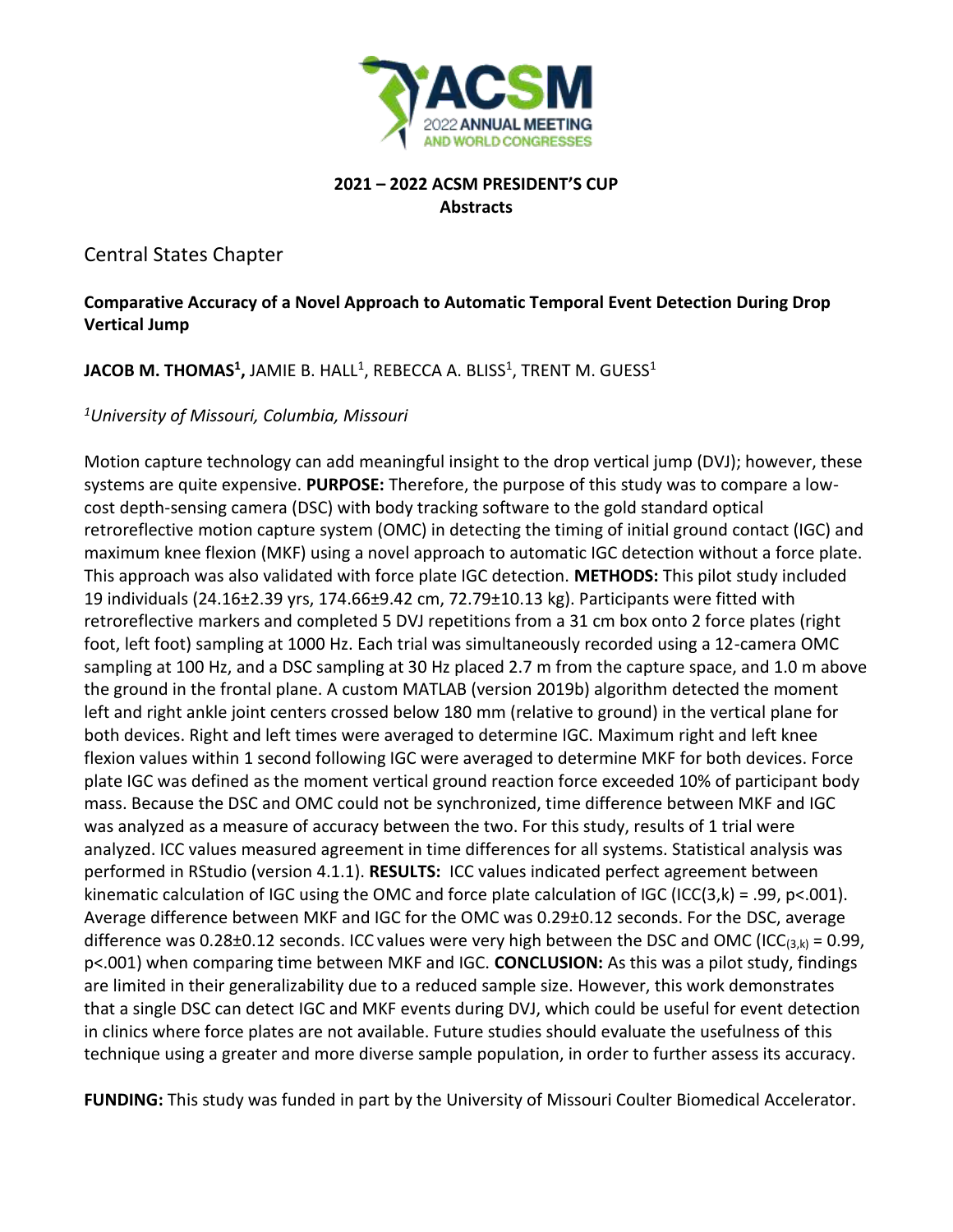### Greater New York Chapter

#### **Shoulder Arthroscopy with versus without Suprascapular Nerve Release: Clinical Translation for Elite Volleyball Athletes**

**NICHOLAS DVORSCAK<sup>1</sup>, NIKOLAOS GRAVVANIS<sup>2</sup>, GEORGIOS TSIKOURIS<sup>2,3</sup>, LISA A VICENCIO<sup>1,4</sup>,** ANDREAS STAMATIS<sup>1</sup>

*<sup>1</sup>Exercise and Nutrition Sciences, SUNY Plattsburgh, Plattsburgh, NY; <sup>2</sup>Athens Kolonaki Kalamata Orthopedic & Sports Medicine Institute (AKKOSMI); <sup>3</sup>World Weightlifting Federation; <sup>4</sup>Sports Medicine, SUNY Plattsburgh, Plattsburgh, NY*

The mechanics associated with shoulder elevation, abduction, and external rotation place the overhead athlete (e.g., volleyball; VB) at increased risk for labral and rotator cuff pathology and suprascapular nerve (SSN) entrapment. Arthroscopic surgery is usually considered after conservative management fails to improve symptoms. **PURPOSE**: To compare the sports medicine outcomes and return to play between elite VB athletes who underwent shoulder arthroscopy and decompression of the SSN versus overhead athletes who underwent shoulder arthroscopy without SSN release. **METHODS**: In total, 56 high-level VB athletes diagnosed with a rotator cuff tear and/or a glenoid labral lesion and SSN entrapment whose symptoms did not improve with non-operative treatment were included in this study after agreeing to undergo surgery. Thirty-five athletes (mage = 27; range: 19-34) were included in the SSN decompression group (Group 1; agreed to undergo SSN decompression during shoulder arthroscopy) and 21 athletes (mage = 24; range: 21-32) were included in the non-SSN decompression group (Group 2; refused to undergo SSN decompression during shoulder arthroscopy). Preoperative/postoperative University of California at Los Angeles (UCLA) shoulder scores, bilateral postoperative Constant scores, and return to play information were collected. Follow-up evaluations took place from two to five years post-surgery: mGroup1 = 38.4, range: 24-50 months; mGroup2 =42.2, range: 26-53 months. **RESULTS**: Both groups had significantly improved UCLA scores after surgery ( $p < .05$ ). The postoperative UCLA ( $p = .01$ ) and Constant scores (p < .001) were significantly higher in Group 1. The mean difference in Constant score between the affected and the unaffected side was four points (range: 2-12) in Group 1 and eight points (range: 4-14) in Group 2 (p = .0002). In both groups, 100% of athletes reached the patient acceptable symptom state value for Constant score at follow-up. Based on UCLA score, Group 1 had significantly higher pre-topost-operative improvement than Group 2 (p = .016). The return to play rate was 97% in Group 1 and 84% in Group 2. **CONCLUSION**: Shoulder arthroscopy combined with SSN release may yield superior sports medicine outcomes and return to play in elite VB athletes with SSN entrapment and labral and/or rotator cuff pathology.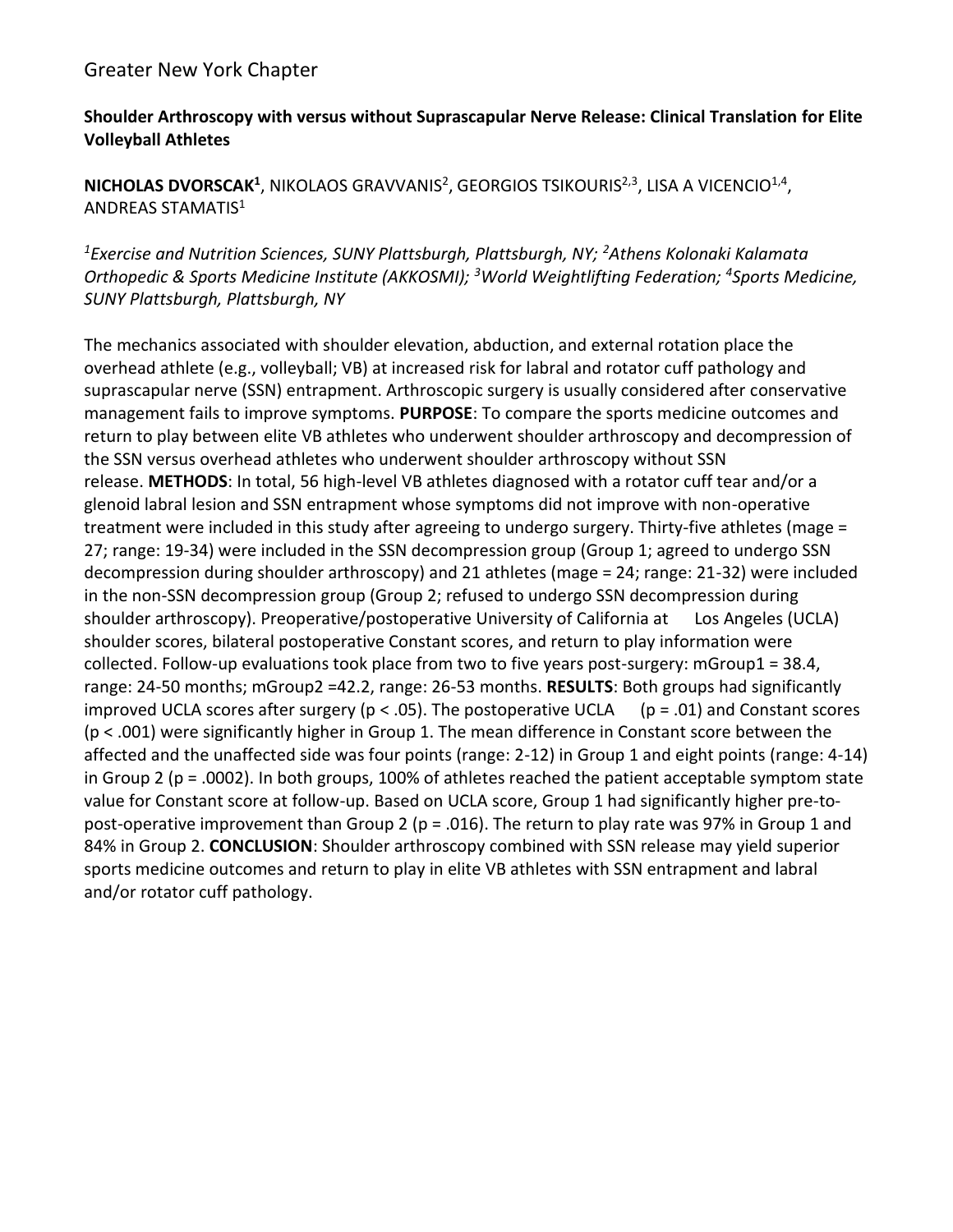### Mid-Atlantic Chapter

#### **Ambulatory Arterial Stiffness, Salivary Inflammation, and Physical Activity in Young Adults with and without COVID-19**

 $\textsf{ANDREW}$  **R. <code>HECKEL<sup>1</sup>,** DANIELLE M. ARCIDIACONO $^1$ , KAILEE A. COONAN $^1$ , ALAINA C. GLASGOW $^1$ , JACOB</code> P. DEBLOIS<sup>1</sup>, BROOKS B. GUMP<sup>1</sup>, TIAGO V. BARREIRA<sup>1</sup> (FACSM, JOON YOUNG KIM<sup>1</sup>, KEVIN S. HEFFERNAN<sup>1</sup> (FACSM)

#### *<sup>1</sup>Syracuse University, Syracuse, NY*

COVID-19 illness may cause a dysregulated systemic inflammatory response, leading to cardiovascular damage and an increased risk for cardiovascular disease (CVD). Physical activity (PA) is inversely associated with systemic inflammation and CVD risk and may be a cardioprotective lifestyle factor for individuals recovering from COVID-19. **PURPOSE**: 1) To compare CVD risk, assessed as arterial stiffness and systemic inflammatory levels, between young adults recovering from COVID-19 and uninfected controls, and 2) to explore PA as a mediator for the relationship of COVID-19 infection history with arterial stiffness and systemic inflammation. **METHODS**: Analyses were performed on 23 COVID-19 (15 females, 25.0 $\pm$ 8.9 years, 24.1 $\pm$ 3.5 kg/m<sup>2</sup>) and 32 control participants (18 females, 24.4 $\pm$ 6.5 years, 25.1±3.5 kg/m<sup>2</sup>). Arterial stiffness was estimated as pulse wave velocity (PWV) during 24-hour ambulatory blood pressure monitoring with an oscillometric blood pressure device. Systemic inflammation was assessed as salivary C-reactive protein (CRP) levels using the passive drool method. PA was objectively measured via accelerometry and assessed as moderate-to-vigorous PA (MVPA). An independent samples *t*-test was used to compare measures of arterial stiffness and systemic inflammation between the COVID-19 and control groups. Mediation analysis was used to determine whether there was a significant indirect effect of COVID-19 infection history through MVPA on arterial stiffness and CRP levels. **RESULTS**: There were no significant differences (*p* > 0.05) between the SARS-CoV-2 and control groups in PWV (5.0 $\pm$ 0.5 m/s vs. 5.1 $\pm$ 0.5 m/s) or CRP levels (765.4 $\pm$ 672.9 pg/mL vs. 526.3±674.8 pg/mL). Mediation analysis did not reveal a significant indirect effect of COVID-19 infection history through MVPA on arterial stiffness (estimate = 0.02, 95% CI = -0.05 – 0.24) or CRP levels (estimate = 0.03, 95% CI = -0.07 – 0.16). **CONCLUSION**: These results suggest there are no differences in arterial stiffness and systemic inflammation between young adults recovering from COVID-19 and uninfected controls, and that MVPA may not significantly mediate the relationship for COVID-19 infection history with arterial stiffness and systemic inflammation. Young adults recovering from COVID-19 may not have a heightened CVD risk compared to controls.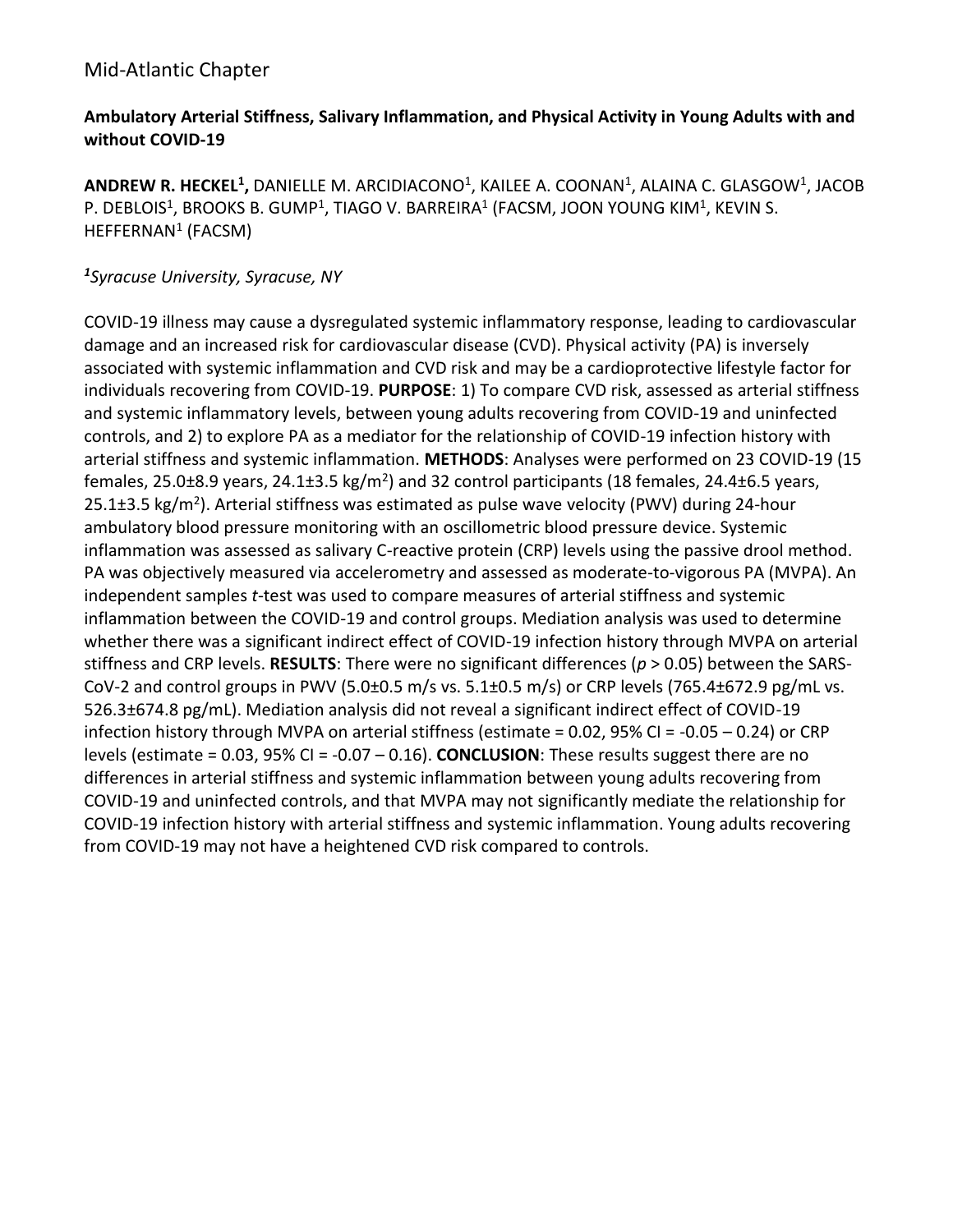# Midwest Chapter

#### **Exercise is Medicine® on Campus: A National Analysis**

**ISAAC M. LENNOX<sup>1,2</sup>, CARMEN J. SCARFONE<sup>1,2</sup>, ISAAC J. WEDIG<sup>1,2</sup>, KELLY B. KAMM<sup>1,2</sup>, KERI L. DENAY<sup>3</sup>** (FACSM), STEVEN J. ELMER<sup>1,2</sup>

*<sup>1</sup>Department of Kinesiology and Integrative Physiology, Michigan Technological University, Houghton, MI, USA; <sup>2</sup>Health Research Institute, Michigan Technological University, Houghton, MI, USA; <sup>3</sup>Department of Family Medicine, University of Michigan Medical School, Ann Arbor, MI, USA*

**PURPOSE**: Exercise is Medicine® on Campus (EIM-OC) is an initiative started by ACSM that calls upon colleges and universities to promote and increase physical activity. A major goal is to establish physical activity as a vital sign of health. The distribution of EIM-OC programs across the U.S. has not been described in detail. Our purpose was to perform a national analysis of the recognized EIM-OC programs in the U.S. **METHODS**: Recognized EIM-OC programs were analyzed with respect to recognition level (gold, silver, bronze), university enrollment, ACSM regional chapter, state, and population density (i.e., metro or non- metro county as defined by U.S. Department of Agriculture). Data were obtained from the EIM-OC website. To facilitate comparisons across regional chapters, the number of EIM-OC programs in each region was normalized to number of states in that region. **RESULTS**: Of the 131 recognized programs, there were 59 gold, 53 silver, and 19 bronze. University student enrollment for gold (23,338), silver (15,688), and bronze (10,779) programs differed (P<0.01). Regional Texas (5), Midwest (4.8), and Southeast (3.5) chapters had the highest frequency of EIM-OC programs. The Midwest (2.2), Southeast (2.1), and Mid-Atlantic (1.4) chapters had the highest frequency of gold programs. Thirty-five states had at least one EIM-OC program, with 26 states having at least one gold program. California and Michigan had the most EIM-OC and gold programs. Ninety- two percent of EIM-OC programs and 90% of gold programs were in metro counties (i.e., ≥50,000 people). **CONCLUSION**: Universities earning EIM-OC gold level status (i.e., routine physical activity assessment and promotion) were mostly large flagship and/or research focused schools. Midwest and Southeast chapters ranked at the top for total EIM-OC programs including those with gold status. Two-thirds of states had an EIM-OC program with most gold programs in the eastern half of the country. These findings may direct future implementation of EIM-OC programs in regional chapters and states. Promotion of physical activity at smaller universities in non-metro counties is especially important because physical activity levels are lower among rural residents. We urge ACSM members to leverage EIM-OC to promote and facilitate physical activity on campus and in the community.

**FUNDING:** Supported by Michigan Health Endowment Fund, Blue Cross Blue Shield of Michigan Foundation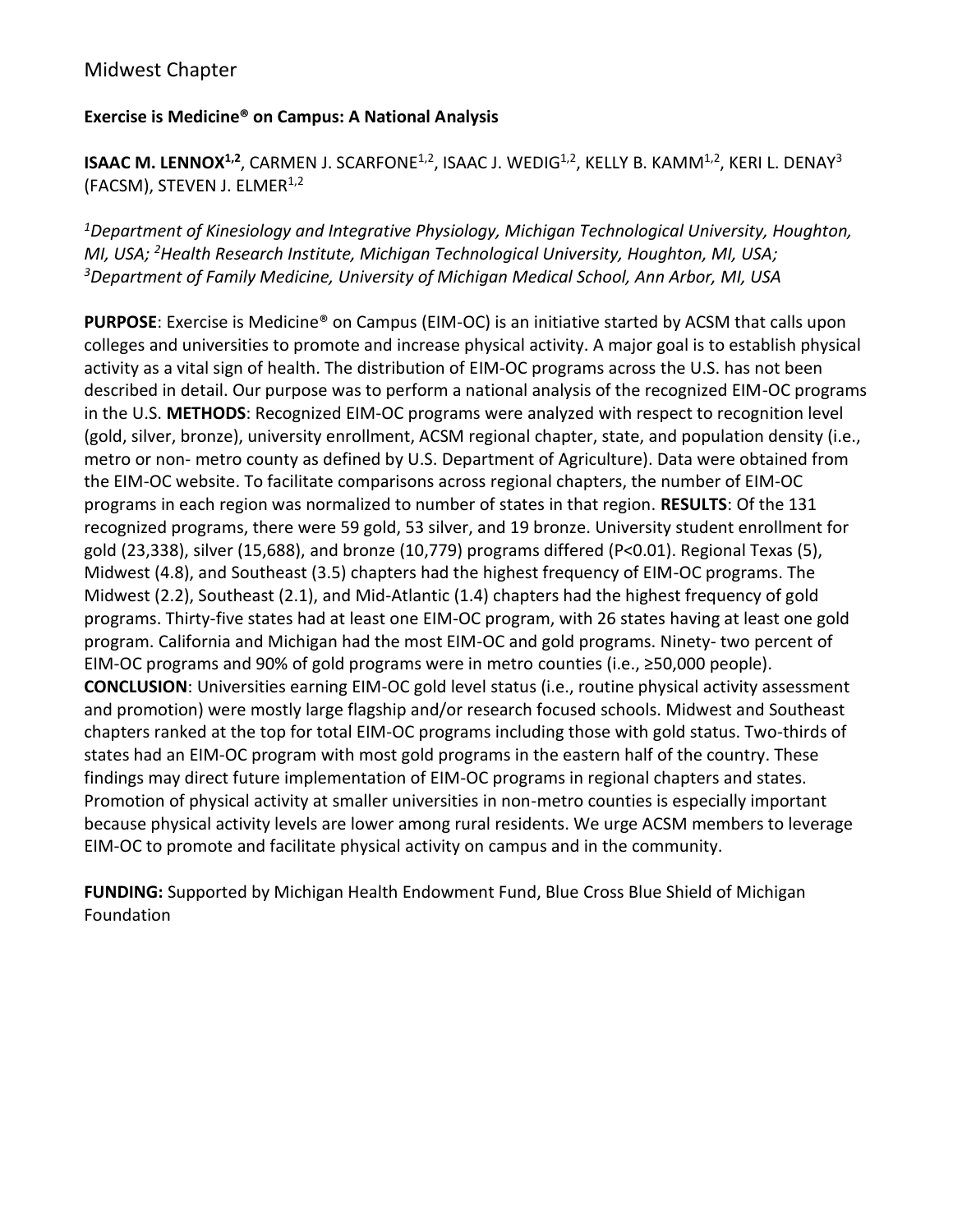## New England Chapter

### **Relation of Strength Training Participation to Incident Knee Replacement: The Multicenter Osteoarthritis Study**

**KHARA A. JAMES<sup>1</sup>, TUHINA NEOGI<sup>2</sup>, DAVID FELSON<sup>2</sup>, MICHAEL LAVALLEY<sup>2</sup>, PATRICK CORRIGAN<sup>3</sup>,** DANIEL K. WHITE $^4$ , MICHAEL NEVITT $^5$ , JIM TORNER $^6$ , CORA E. LEWIS $^7$ , JOSHUA J. STEFANIK $^1$ 

*<sup>1</sup>Northeastern University, Boston, MA; <sup>2</sup>Boston University School of Medicine, Boston, MA; <sup>3</sup>Saint Louis University, St. Louis, MO; <sup>4</sup>University of Delaware, Newark, DE; <sup>5</sup>University of California San Francisco, San Francisco, CA; <sup>6</sup>University of Iowa, Iowa City, IA; <sup>7</sup>University of Alabama Birmingham, Birmingham, AL*

ACSM Guidelines recommend exercise as an effective approach to managing symptoms of knee osteoarthritis (OA). Strength training is often prescribed because lower extremity weakness is common with knee OA and an antecedent to functional limitation, which can lead to knee replacement (KR). However, little is known about the impact of strength training on incident KR. Understanding this relation may assist clinical decision making and lifestyle choices for individuals with or at risk for knee OA. **PURPOSE:** Determine the association of self-reported strength training to incident KR. **METHODS:**  Participants were included from Multicenter Osteoarthritis (MOST), a NIH-funded, longitudinal cohort study of individuals with or at risk for knee OA. Strength training participation status was obtained at baseline using the Physical Activity Scale for the Elderly questionnaire. Participants were asked "Over the past 7 days, how often did you do any exercise specifically to increase muscle strength and endurance?". Strength training was dichotomized into 'never' or 'any participation' (defined by ≥1-2 days/week). Date of first KR was confirmed from medical records. Cox proportional hazard regression was used to model differences in the risk for incident KR in relation to strength training participation, accounting for competing events (death or early withdrawal). Participants without KR were censored at their last attended clinic visit. Analyses were adjusted for age, sex, body mass index (BMI), radiographic knee OA, self-reported moderate-vigorous aerobic activity (never versus any), and knee pain severity. **RESULTS:** 2,704 MOST participants were included (age = 62.5 ± 8.1; BMI = 30.7 ± 6.0 kg/m2; 60.2% female). The proportion of participants in the "Never" versus "Any" strength training participation categories were 57.3% and 42.7%. The proportion of participants who had incident KR was 16%, and 19% withdrew or died. After adjusting for confounders and competing risks, any amount of strength training participation was associated with a 20% greater risk for incident KR compared to no strength training (hazard ratio [HR] 1.20, 95% confidence interval [CI] 1.02–1.51, *p* = 0.03). **CONCLUSION:**  Participants who engage in strength training have a higher risk for incident KR. Future research focused on individualized, OA-specific strength training prescription is warranted.

**FUNDING**: The MOST Study was supported by the National Institutes of Health (Felson, U01 AG18820; Lewis, U01 AG18947; Nevitt, U01 AG19069; Torner, U01 AG18832; Felson, P30 072571)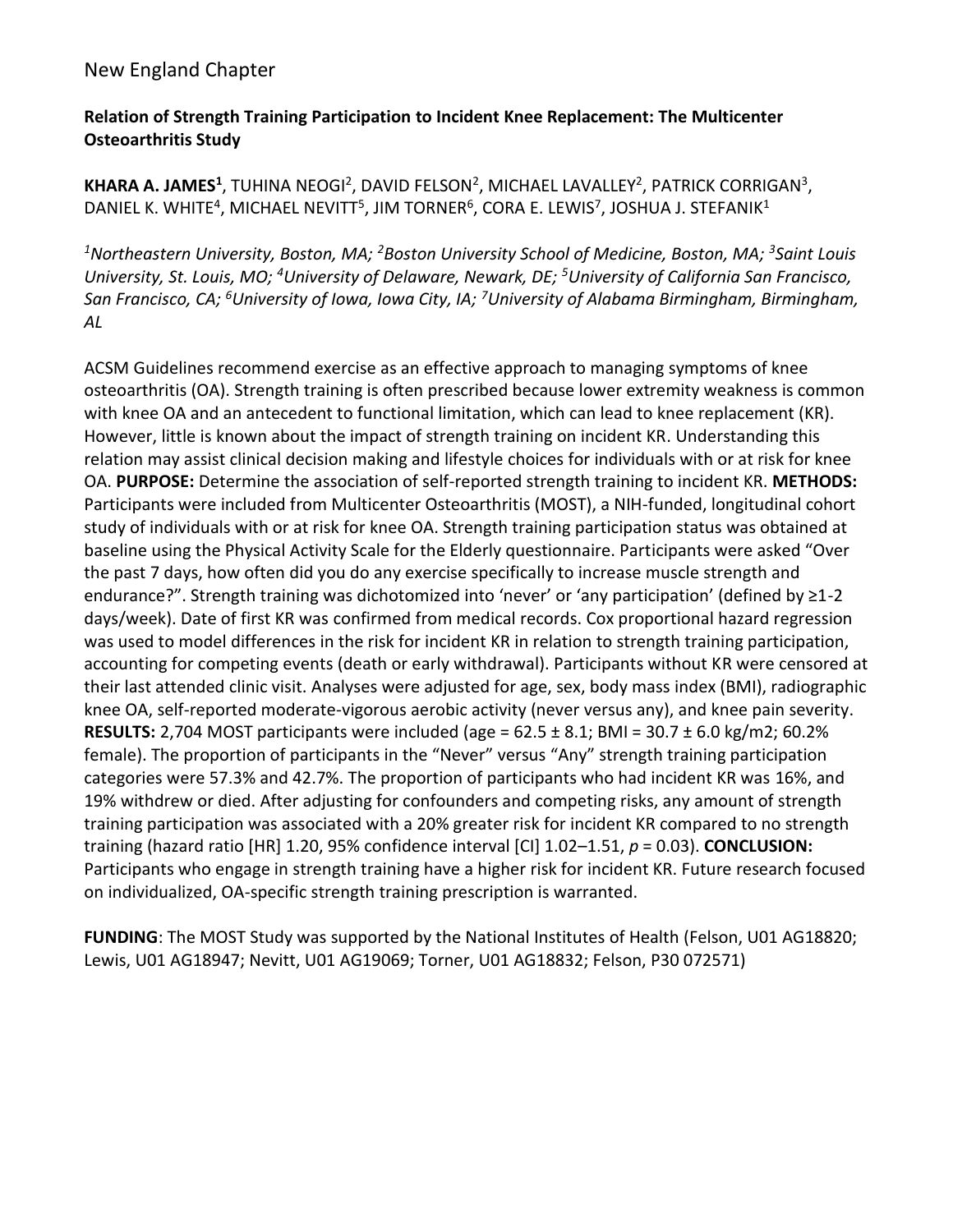# Northland Chapter

### **Body-Composition and Blood Lipid Changes Following 6-Weeks of Aerobic Exercise and Energy Restriction**

**ADAM BRADLEY<sup>1</sup>, NATHANIEL JOHNSON<sup>1</sup>, CHRISTOPHER KOTARSKY<sup>1</sup>, VIDURA JAYASOORIYA<sup>2</sup>, SHERRI**  $\textsf{STASTNY}^1$ , KYLE HACKNEY $^1$ , DHARMAKEERTHI NAWARATHNA $^2$ 

### *<sup>1</sup>Department of Health, Nutrition, and Exercise Sciences, North Dakota State University; <sup>2</sup>Electrical and Computer Engineering, North Dakota State University*

Inducing weight loss through the creation of an energy deficit via diet and exercise can create substantial health benefits; however, there is often remarkable variability between individuals in response to the same program. MicroRNA's may be able to predict responders and non-responders. **PURPOSE**: To examine preliminary data from a 12-week diet and exercise intervention where microRNA's are evaluated pre- mid- and post-intervention. This sub-study evaluated the anthropometric, blood lipid, cardiovascular, and body composition outcomes following the first 6 weeks of aerobic exercise and dietary intervention. **METHODS**: Twenty-six (M<sub>age</sub>=39.13±13.03yr; 84.6% female) overweight (BMI 25.0 to 34.9kg/m<sup>2</sup>) volunteers participated in this study. Utilizing heart rate monitors, subjects performed at least 40 minutes of aerobic exercise a minimum of 4 times weekly at 55-60% of their respective heart rate reserve. Subjects were counseled by dietitians to create a 250 kcal deficit from their standard diet. Measures were obtained at weeks 0 and 6 of the intervention. Anthropometric measures were collected utilizing a stadiometer, scale, and tape measure. Resting heart rate and blood pressure were measured manually. Body composition and lean body mass were examined via dual-energy X-ray absorptiometry. Venous blood lipid values were assessed utilizing a Piccolo blood chemistry analyzer. Dietary intakes were estimated via three-day food logs and ESHA software. Paired sample t-tests ( $\alpha$  = 0.05) and effect size calculations were conducted to compare preand post-testing values. **RESULTS**: Following 6 weeks of intervention, improvements were noted in all anthropometric measures, cardiovascular measures, and LDL. Several were associated with considerable effect sizes. Decreases occurred in HDL levels. **CONCLUSION**: Data from this study suggests the introduction of aerobic exercise combined with mild caloric restriction leads to favorable changes in anthropometric and cardiovascular measures. Consistent with other research, the creation of a caloric deficit led to weight loss. Losses in lean mass fell short of statistical significance. Such losses may be attributable to decreases in the fat-free content of adipose tissue. Decreases in HDL in response to the intervention warrant further investigation. Our next step is to evaluate the microRNA data to see if they have predictive capability.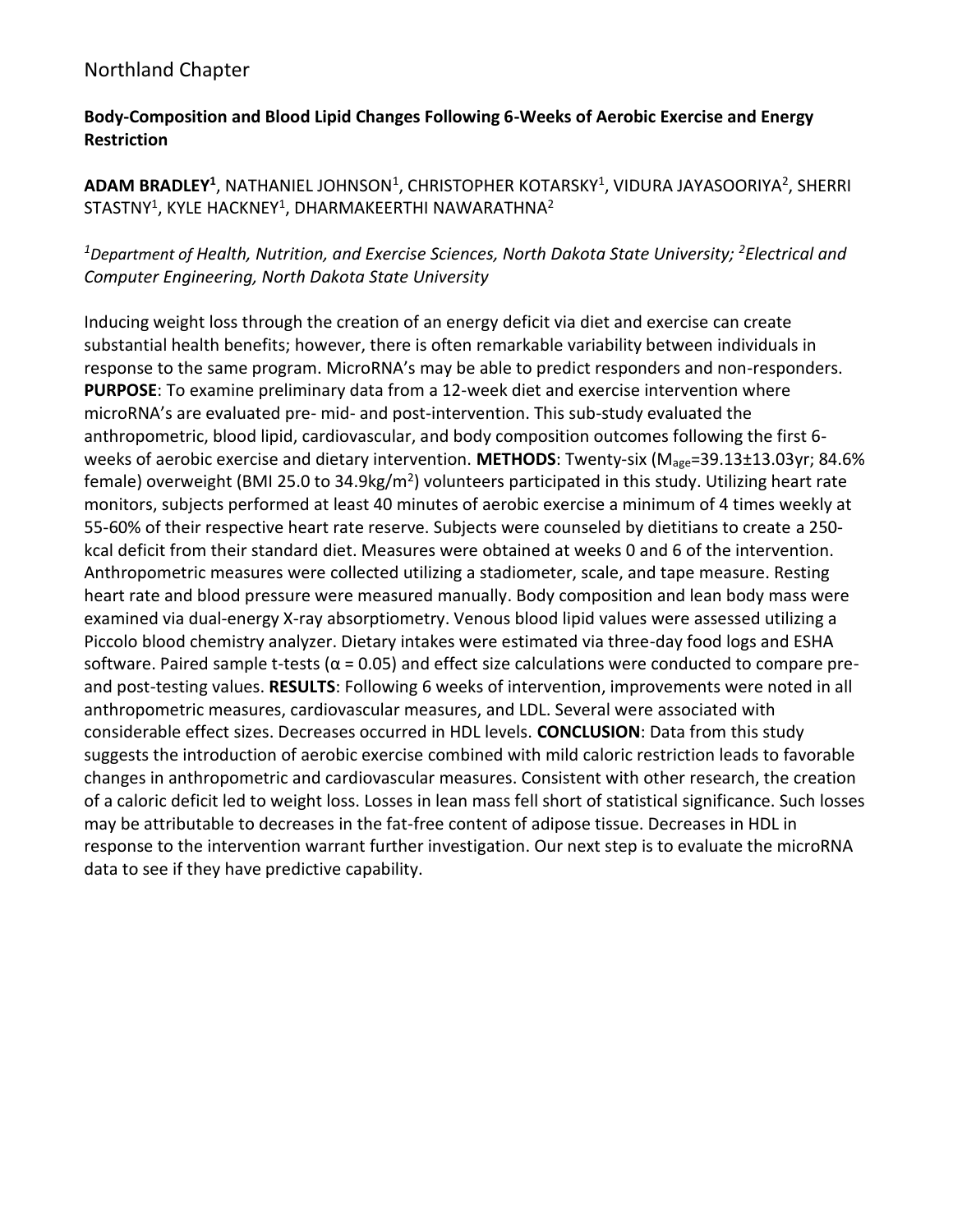## Northwest Chapter

### **Hot Water Immersion versus Aerobic Exercise in Lowering Blood Pressure in Adults with Untreated Hypertension**

BRENDAN W. KAISER<sup>1</sup>, CHRISTOPHER L. CHAPMAN<sup>1</sup>, EMILY A. LARSON<sup>1</sup>, BRANDON M. GIBSON<sup>1</sup>, EMMA L. REED<sup>1</sup>, JOHN R. HALLIWILL<sup>1</sup> (FACSM), CHRISTOPHER T. MINSON<sup>1</sup> (FACSM)

### *<sup>1</sup>University of Oregon, Eugene, OR*

While aerobic exercise training is the current gold-standard non-pharmacological intervention for lowering blood pressure, passive heat therapy has proven to be an effective alternative means of reducing blood pressure. However, efficacy of heat therapy versus exercise training in lowering blood pressure has not been compared in adults with untreated hypertension. **PURPOSE**: To compare the effectiveness of hot water immersion (HWI) versus aerobic exercise training (EX) in lowering blood pressure in adults with untreated hypertension. **METHODS**: 13 volunteers (age [mean ± SD]: 47±9 years, 2F) completed resting vascular function testing, including measurements of blood pressure, cardiac output, and carotid-femoral pulse wave velocity (PWV). Systemic vascular conductance (SVC) was calculated as cardiac output/mean arterial pressure (MAP). Following pre-testing (PRE), subjects were randomized into either HWI (n=6, 1F) or EX (n=7, 1F). During HWI, subjects were immersed to the level of the sternum in 40°C water for 45 minutes. EX consisted of upright cycling at 60% of heart rate reserve (HRR) for 40 min, with 5 min each for warm-up and cool-down at 30% of HRR. Participants completed 30 sessions of either HWI or EX over 8-10 weeks followed by postintervention vascular function testing (POST). Values for each group are reported as means ± SD of the change ( $\Delta$ ) from PRE to POST and were compared using an unpaired two sample t-test;  $\alpha$ =0.05. **RESULTS**: Following 30 sessions of either HWI or EX, the change in systolic blood pressure tended to be different between groups (HWI vs. EX; -5±7 vs. +3±4 mmHg; p=0.054), whereas change in diastolic blood pressure (DBP) was not different between HWI and EX (-2±8 vs. +2±7 mmHg; p=0.33). Change in MAP was not different between HWI and EX (-3±7 vs. +2±5 mmHg; p=0.18). Change in cardiac output was similar between HWI and EX (-0.43±0.82 vs. -0.41±0.89 L/min; p=0.96), as were changes in SVC (- 3.7±9.6 vs. -5.3±9.1 mL•min<sup>-1</sup>•mmHg<sup>-1</sup>; p=0.80). Changes in PWV were similar between HWI and EX (-0.3±0.6 vs. +0.1±1.0 m•s-1 ; p=0.49). **CONCLUSION**: These data suggest that hot water immersion may be more effective than aerobic exercise training in lowering blood pressure in adults with untreated hypertension.

**FUNDING:** NIH R01HL144126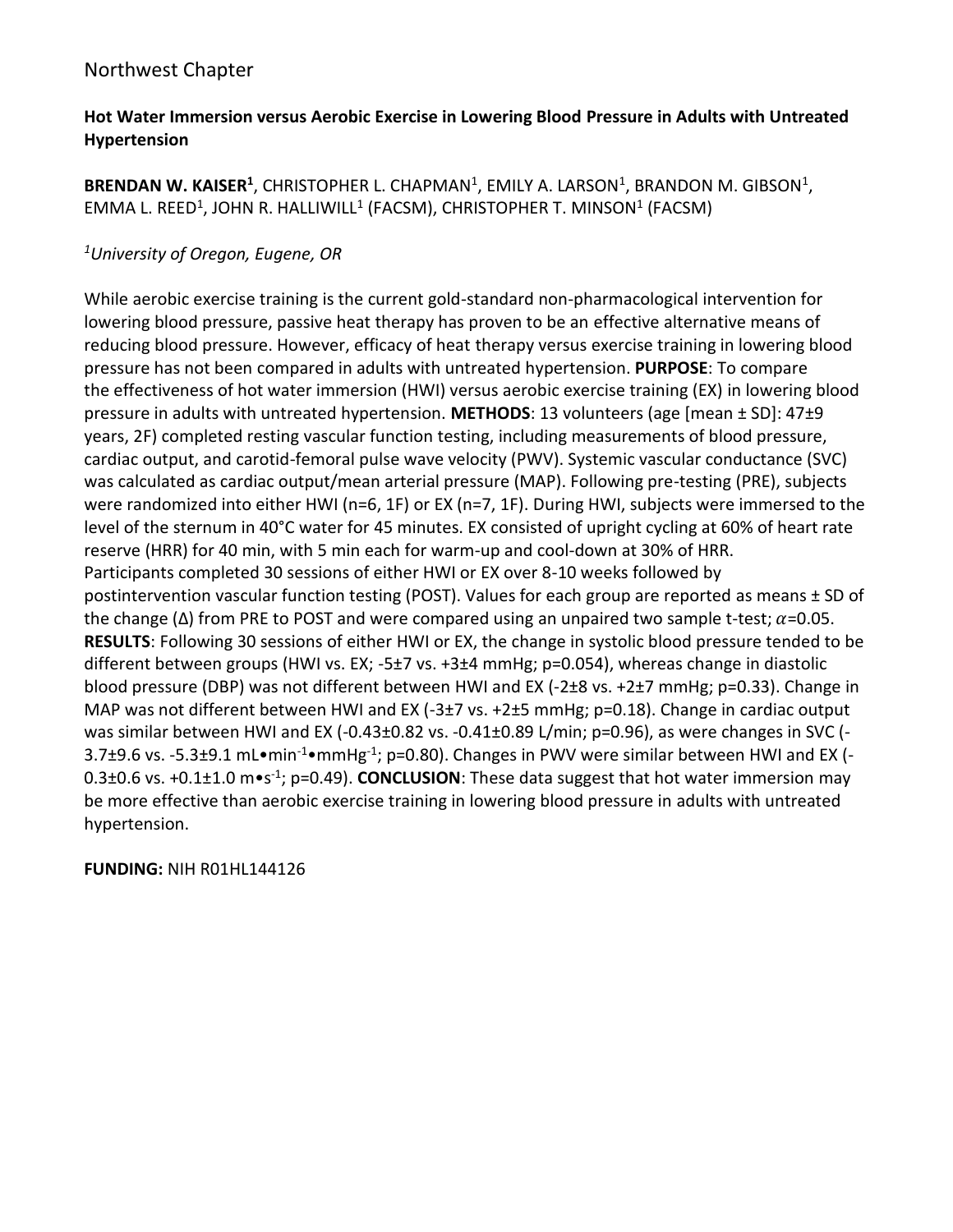# Rocky Mountain Chapter

#### **One Week of Time-Restricted Eating Improves Markers of Cardiometabolic Health in Healthy Adults**

#### **SOPHIE L. SEWARD<sup>1</sup>,** COREY A. RYNDERS<sup>2</sup>, SARAH J. MORTON<sup>1</sup>, JOSIANE L. BROUSSARD<sup>1,2</sup>

*<sup>1</sup>Sleep and Metabolism Laboratory, Department of Health and Exercise Science, Colorado State University, Fort Collins, CO, USA; <sup>2</sup>University of Colorado Anschutz Medical Campus, Aurora, CO, USA*

Cardiovascular disease (CVD) is the leading cause of death worldwide. Elevated insulin, triglycerides, and blood pressure are important markers for cardiovascular disease risk and are impacted by circadian physiology. Time-restricted eating (TRE) is a circadian-based dietary strategy that has been suggested to improve cardiovascular and metabolic parameters. Five weeks of TRE to a 6h eating window during the biological day improves cardiovascular and metabolic parameters such as blood pressure and insulin sensitivity in men at risk for CVD and diabetes. **PURPOSE:** Whether improvements in response to TRE can be induced acutely in healthy men and women are not known. Therefore, we examined the impact of one week of TRE in healthy men and women on CVD risk factors. **METHODS:** In my study, 13 healthy men adults (8F, age±SD= 26.9±3.9, BMI±SD= 23.3±2.1) participated in a 2-week protocol. During Week 1, energy was consumed over a 13h period with meals individually anchored to habitual wake time. In Week 2, participants were instructed to match food intake from Week 1 but restrict intake to an 8h period. At the end of each week, participants were admitted to the laboratory for an in-patient overnight stay. Blood samples were collected hourly overnight. Blood pressure was assessed 5min after waking in the morning of the in-patient overnight stay. **RESULTS:** Average nocturnal plasma triglycerides levels, insulin levels, and blood pressure were reduced during TRE compared to habitual eating. In this study, 1 week of TRE was associated with significantly lower triglyceride and insulin levels compared to a 13h eating period. **CONCLUSION:** This study suggests acute TRE may be an effective tool to reduce markers of CVD risk in healthy populations.

**FUNDING**: This project was supported by K01DK110138 and R03DK118309.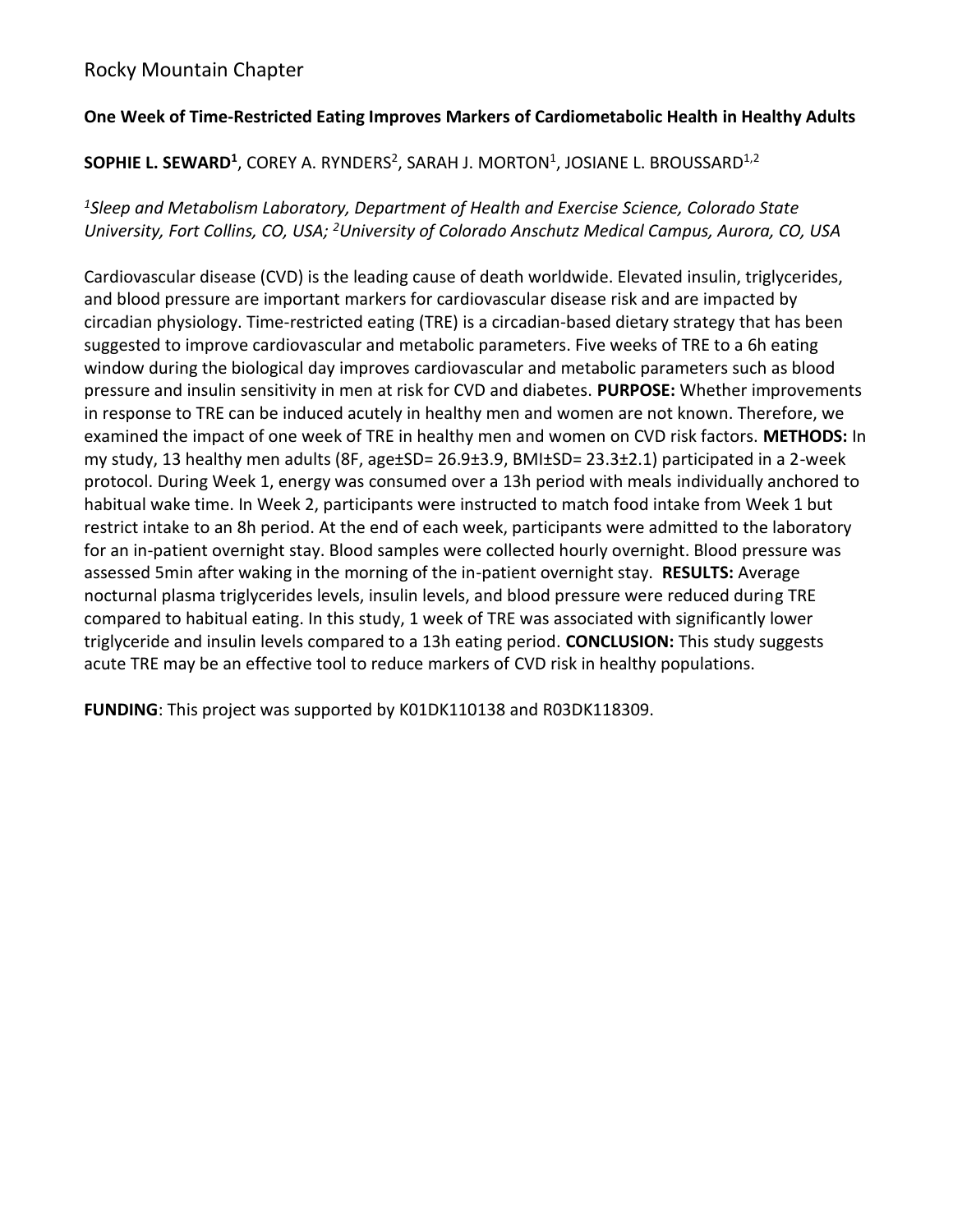# Southeast Chapter

### **Daily Stretching with Ankle Dorsiflexion Splint Improves Measures of Microvascular Reactivity in Patients with Peripheral Artery Disease**

**MATTHEW MARTENSON<sup>1</sup>, JUDY MULLER-DELP<sup>2,3</sup>, JACOB CALDWELL<sup>1</sup>, LAWRENCE KAELIN<sup>2</sup>, AND LYNN** PANTON<sup>1,3</sup> (FACSM)

### *<sup>1</sup>Department of Nutrition and Integrative Physiology; <sup>2</sup>College of Medicine; <sup>3</sup> Institute of Successful Longevity Florida State University, Tallahassee, FL.*

Peripheral Artery Disease (PAD) is a vascular disease that affects over 8 million Americans. PAD patients commonly have difficulty walking due to pain in the legs during physical exertion. Walking therapy has been recommended to improve walking performance and attenuate disease progression, but this therapy remains underutilized in PAD patients. Recent evidence indicates that muscle stretching via ankle dorsiflexion splints improves vascular health and walking performance in PAD; however, it is currently unknown how muscle stretching affects tissue oxygenation (StO<sub>2</sub>) in PAD. **PURPOSE**: The purpose of this study was to determine the impact of 4 wks of calf muscle stretching on measures of tissue oxygenation in patients with PAD. **METHODS**: Fifteen PAD patients (71.3±8.3 yrs) were randomized to either a stretch (n=10) or a non-stretch group (n=5). Patients in the stretch group wore the splints for 30 min/day, 5 days/wk for 4 wks. A 5-min vascular occlusion test and a 6-min walk test (6MWT) were administered before and after the intervention.  $StO<sub>2</sub>$  was monitored via Near-Infrared Spectroscopy (NIRS) during the vascular occlusion test and the 6MWT. Tissue oxygen uptake and microvascular reperfusion were determined from the vascular occlusion test, while relative changes in StO<sub>2</sub> were determined at minutes 1 and 2 of the 6MWT. Change data were analyzed using paired t-tests and significance was accepted at p<0.05. **RESULTS**: Muscle stretching improved microvascular reperfusion following occlusion (Pre: 0.38±0.26; Post: 0.51±0.27 ΔStO2/sec). The relative increase in oxygen utilization at minute 1 (Pre: 63±26%; Post: 73±27%) and minute 2 (Pre: 69±23; Post: 84±17 %) of the 6MWT was greater after 4 wks of muscle stretching. The rate of tissue oxygen uptake during occlusion tended to increase after muscle stretching (Pre: -0.10±0.03; Post: -0.12±0.04 ΔStO2/sec; p=0.06). Walking distance also tended to increase following the intervention (Pre: 351±118m; Post:366±117m; p=0.08). There were no significant changes in any of the NIRS measurements in the non-stretch group. **CONCLUSION**: These results indicate that 4 wks of muscle stretching improves microvascular reactivity and  $StO<sub>2</sub>$  of the calf muscles during walking. This muscle stretching intervention may have value as a means of maintaining perfusion and function of the calf muscles in PAD patients with limited mobility.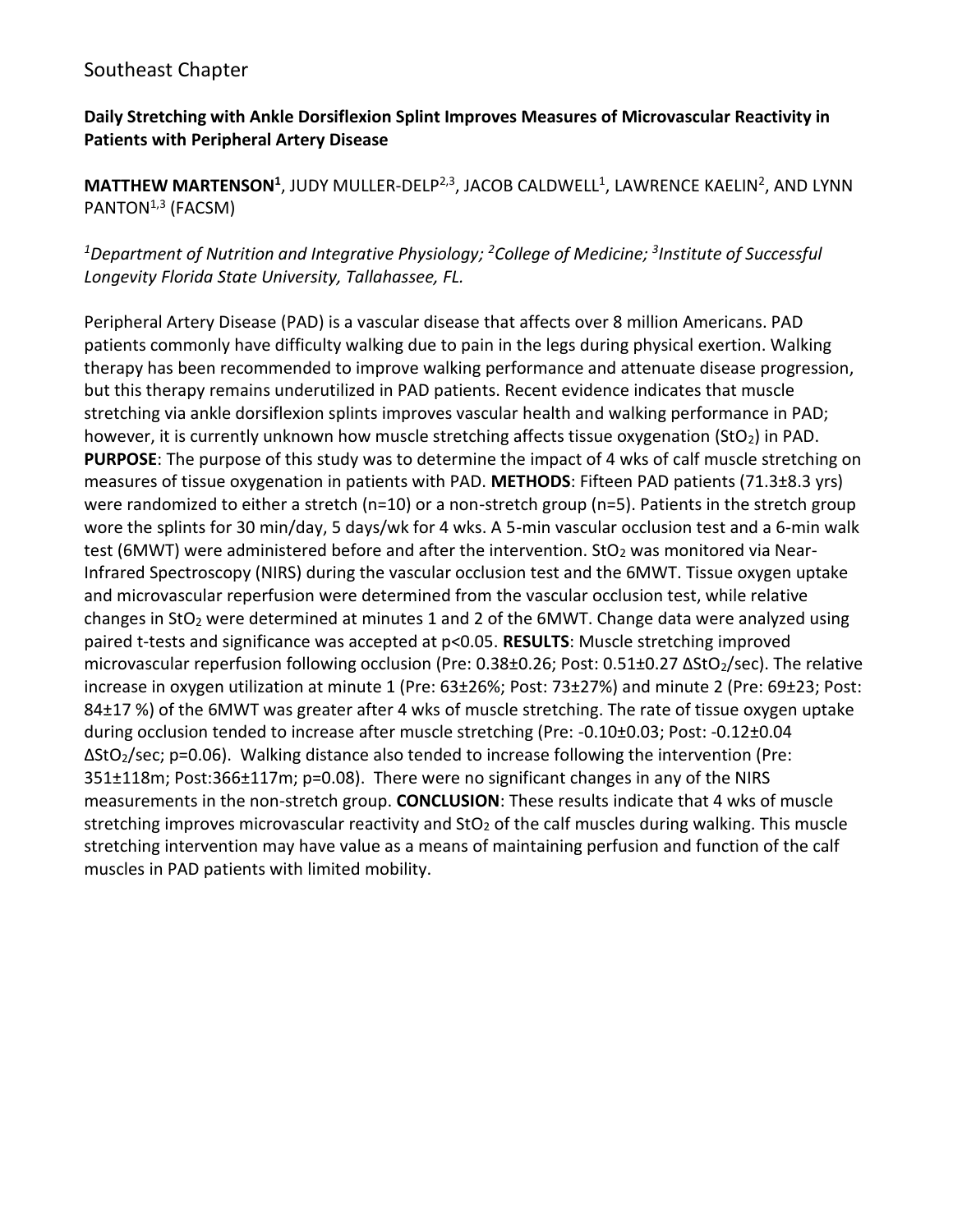# Southwest Chapter

#### **Self-Generated Lower Body Negative Pressure as a No-Power Countermeasure for Deep Space**

#### $\boldsymbol{\mathsf{SUMAS}}$  **RAO VELICHALA** $^{\boldsymbol{1}}$ **,** <code>RYAN KASSEL $^{\boldsymbol{1}}$ , ALAN HARGENS $^{\boldsymbol{1}}$ , & VICTORIA LY $^{\boldsymbol{1}}$ </code>

### *<sup>1</sup>Orthopaedic Clinical Physiology Lab; Department of Orthopaedic Surgery; University of California San Diego; San Diego, California*

The absence of gravitational forces experienced during spaceflight produces headward fluid shifts which probably cause Spaceflight Associated Neuro-Ocular Syndrome (SANS). In order to counteract these fluid shifts and prevent SANS, especially when power is limited and a human centrifuge is unavailable, other strategies are needed. One possible strategy is the use of self-generated, lower body negative pressure (LBNP) which meets the low power and safety requirements of deep-space missions. **PURPOSE:** In this study we explored acute physiologic responses to self-generated LBNP in a horizontal model of simulated microgravity. **METHODS:** Participants of the study were tested during static 25 mmHg LBNP and compared dynamic self-generating 25 mmHg LBNP chamber as well as upright and supine postures without LBNP. After informed, written consent was obtained, five female and six male subjects' heart rates and blood pressures were recorded along with cross sectional areas (CSA) of left and right internal jugular veins (IJV) by quantitative ultrasound. **RESULTS:** Upright IJV CSAs increased significantly when compared to both static and dynamic LBNP. There was a large standard error in the supine posture and no significant differences when comparing the supine posture to the upright posture or either LBNP condition. However, static LBNP reduced IJV CSA by 70% when compared to the supine posture, while dynamic LBNP reduced IJV cross sectional area by 62% compared to supine posture. **CONCLUSION:** The administered self-generated LBNP and supine LBNP tests and analyses demonstrated that the dynamic, self-generated LBNP may have a similar impact on reducing IJV CSA when compared to traditional static LBNP, thus warranting longer-term tests of self-generated LBNP. In summary, our results suggest that self-generated LBNP at 25 mmHg is as a low-mass, low-volume, unpowered replacement for traditional LBNP hardware (for example, Chibis Suit) during deep-space missions.